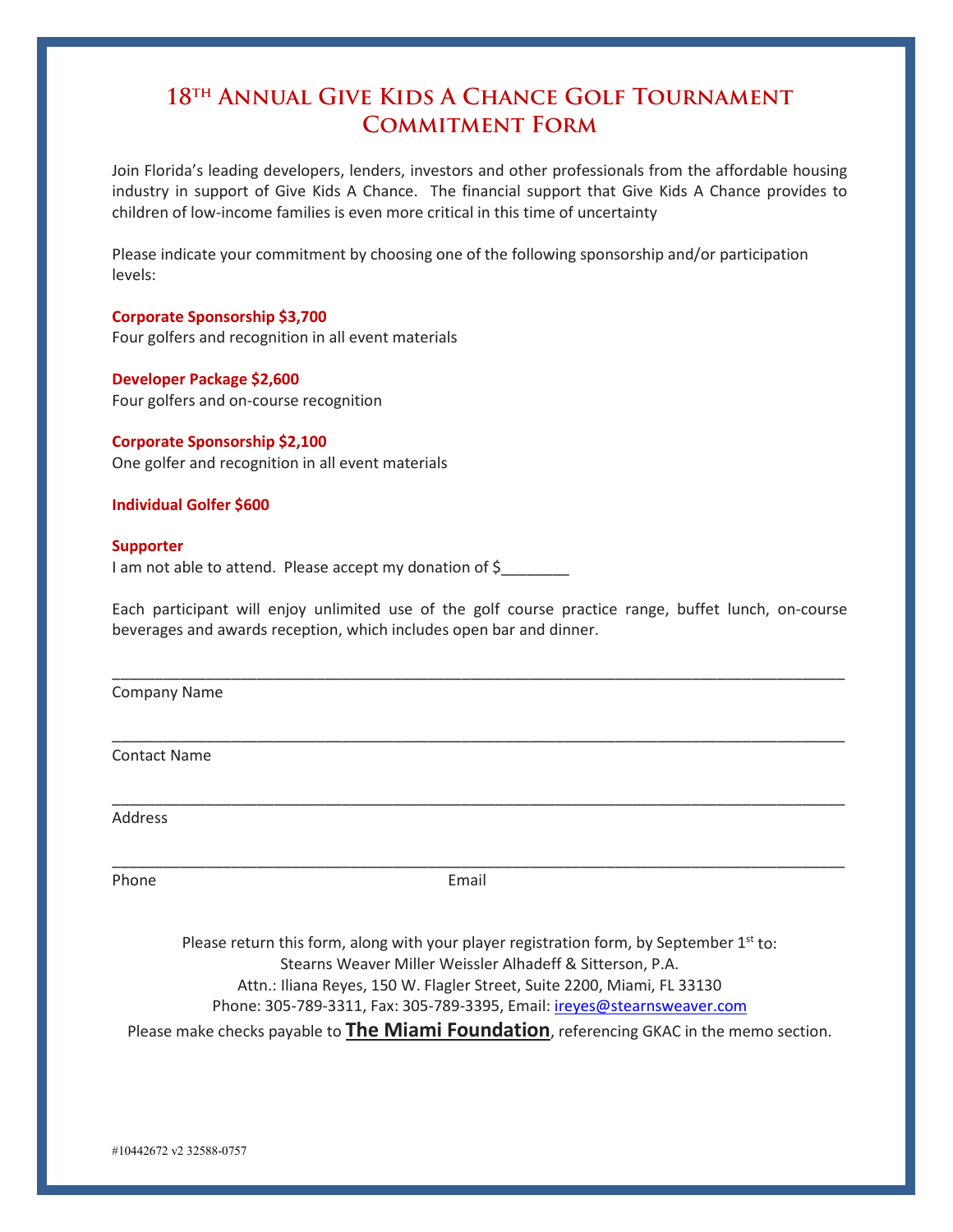# 2022 GIVE KIDS A CHANCE GOLF TOURNAMENT **GOLFER REGISTRATION FORM**

| <b>Player 1</b> |
|-----------------|
|                 |
|                 |
|                 |
|                 |
|                 |
| <b>Player 2</b> |
|                 |
|                 |
|                 |
|                 |
|                 |
| <b>Player 3</b> |
|                 |
|                 |
|                 |
|                 |
|                 |
| <b>Player 4</b> |
|                 |
|                 |
|                 |
|                 |
|                 |

TOURNAMENT INFORMATION